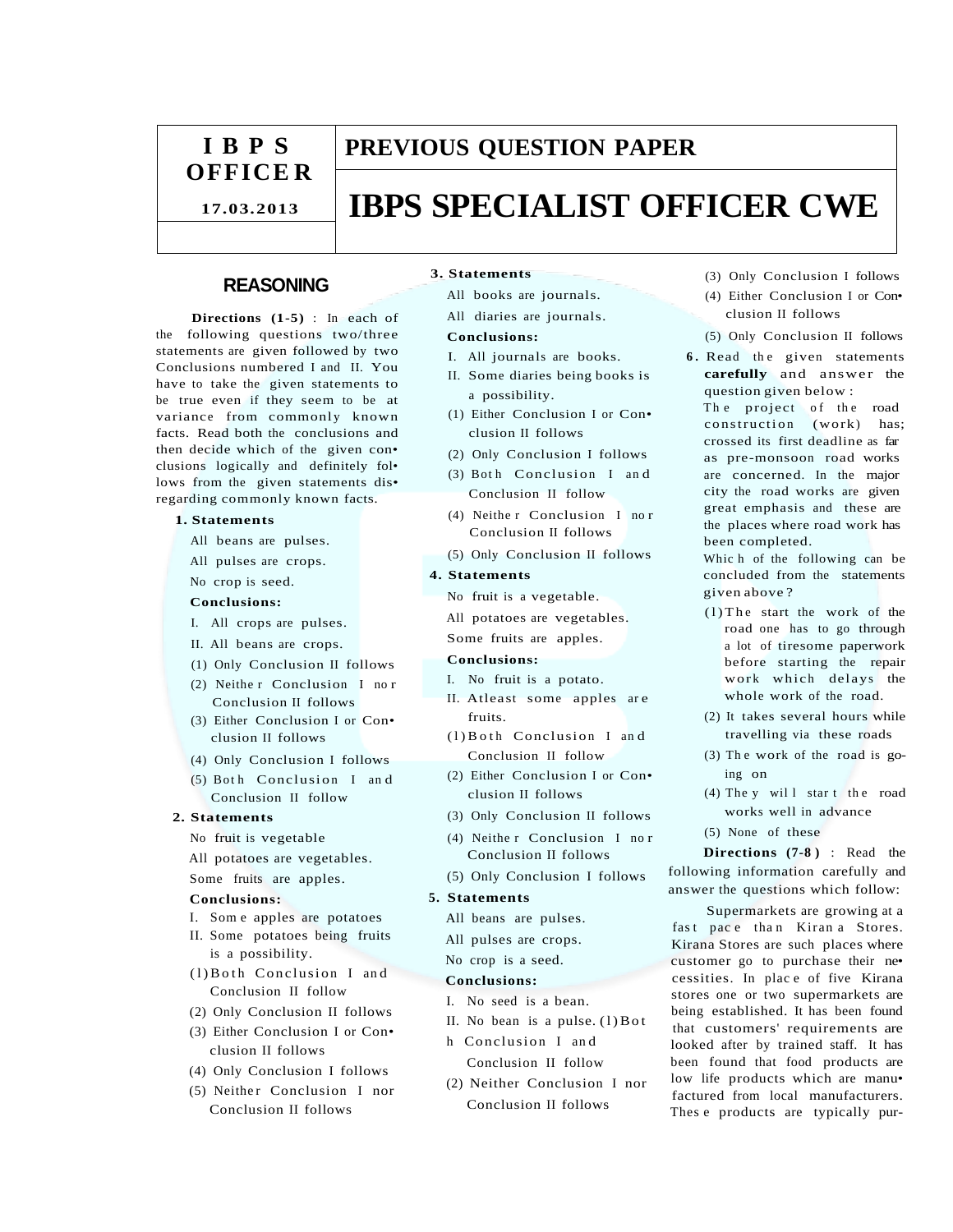chased by the customer on the as• surance. Th e market is appealing to supermarkets and retail outlet own• ers are setting up their business in other areas where there are less Kirana stores.

- **7.** Which of the following can be a good argument in favour of shopping from Kirana stores instead of supermarkets ?
	- (1) People prefer supermarkets because they offer a larger range of products, i.e, prod• ucts other than FMCG and the y can bu y everything under one roof.
	- (2) People end-up buying oth• er irrelevant things along with those on their shop• ping lists in Supermarkets and then they have to stand in long queues at the bill• ing counters.
	- (3) Most Kirana stores ar e closed atleast on e day in a week whereas supermarkets are open 365 days a year.
	- (4) Kirana stores do not accept debit and credit cards.
	- (5) Very few Kirana stores sell products at a bargained price.
- **8.** Which of the following can be inferred from the given information? (An inference is something that is not directly stated but can inferred from the given information).
	- (1) Most supermarkets and re• tail outlet owners choose to set up businesses in areas that have very few Kirana stores.
	- (2) People tend to trust retail outlets and supermarkets whe n it comes to buying high value products as op• posed to buying them from local shops.
	- (3) If there are tw o or mor e Kirana stores in a typical residential area the compe• tition among them is very high.
- (4) Kirana stores owners are vying to acquire franchisee of supermarkets as the lo • cal shops have lost their charm and business.
- (5) Kirana stores do not sell the products which consumers have on their regular shop• ping lists, so they have to depend on supermarkets.

**Directions (9-11)** : Read the following information carefully and answer the questions given below :

Among five persons - P, Q, R, S and T— each has different height. Only two persons are shorter than S. T is shorter than S but taller than R. Th e one wh o is the second tall• est among them is of 158 centimetre.

- **9.** Which of the following statements is definitely true with respect to the given information ?
	- (1) R is definitely 150 cm
	- (2) None of the given state $\cdot$ ments is true
	- (3) T is shorter than S
	- (4) Q is shorter than S
	- (5) Pi s possibly 153 cm
- 10. Which of the following is possibly the height of Q ?
	- (1)  $148 \text{ cm}$  (2)  $156 \text{ cm}$
	- (3)  $152 \text{ cm}$  (4)  $150 \text{ cm}$
	- (5) 158 cm
- **11.** Ho w many persons are shorter than Q ?
	- $(1)$  T w o  $(2)$  Three
	- (3) Four
	- (4) Cannot be determined
	- (5) On e

**Directions (12-13)**: Read the following statements carefully and answer the questions given below :

Mobile technology has played great role in growth and develop• ment of society. Earlier cellphone wa s used as a medium of conversa• tion only. No w mobile phones also support a wid e variety of other ser• vices, such as, texting, email, internet access etc. The price of mobile phones is also decreasing

and people are being encouraged to buy a mobile phone set at a cheaper rate. Th e mobile technology and smartphones have the capabilities of handling video calls, sharing large files. Mobile technology had made it more efficient to conduct business. Video calls and taking photographs have become possible as mobile phone has in built cam• era. Therefore, there is no need to carry around a camera everywhere you go .

- **12.** Which of the following cannot be inferred from the given information ? (An inference is something that is not directly stated but can be inferred from the given information).
	- (1) On e can share photos and videos via mobile phones provided that the other per• son has a similar device.
	- (2) Many features are being added to mobile phones now-a-days
	- (3) The other features of mo $\cdot$ bile phones are not as use• ful as the built in camera
	- (4) Mobile phones can be used for purposes other tha n making calls
	- (5) Technological advances are taking place in fields other than cellphones as well
- 13. Which of the following can be concluded from the given information ?
	- (1) Buying a phone with a cam• era is more convenient than buying two different devic• es
	- (2) Mobile phones that are ba• sic last longer than the ones with added features
	- (3) Not many people are inter• ested in clicking pictures with mobile phones
	- (4) It is possible to share pic• ture with someone having a similar camera
	- (5) No one will buy camera s no w onwards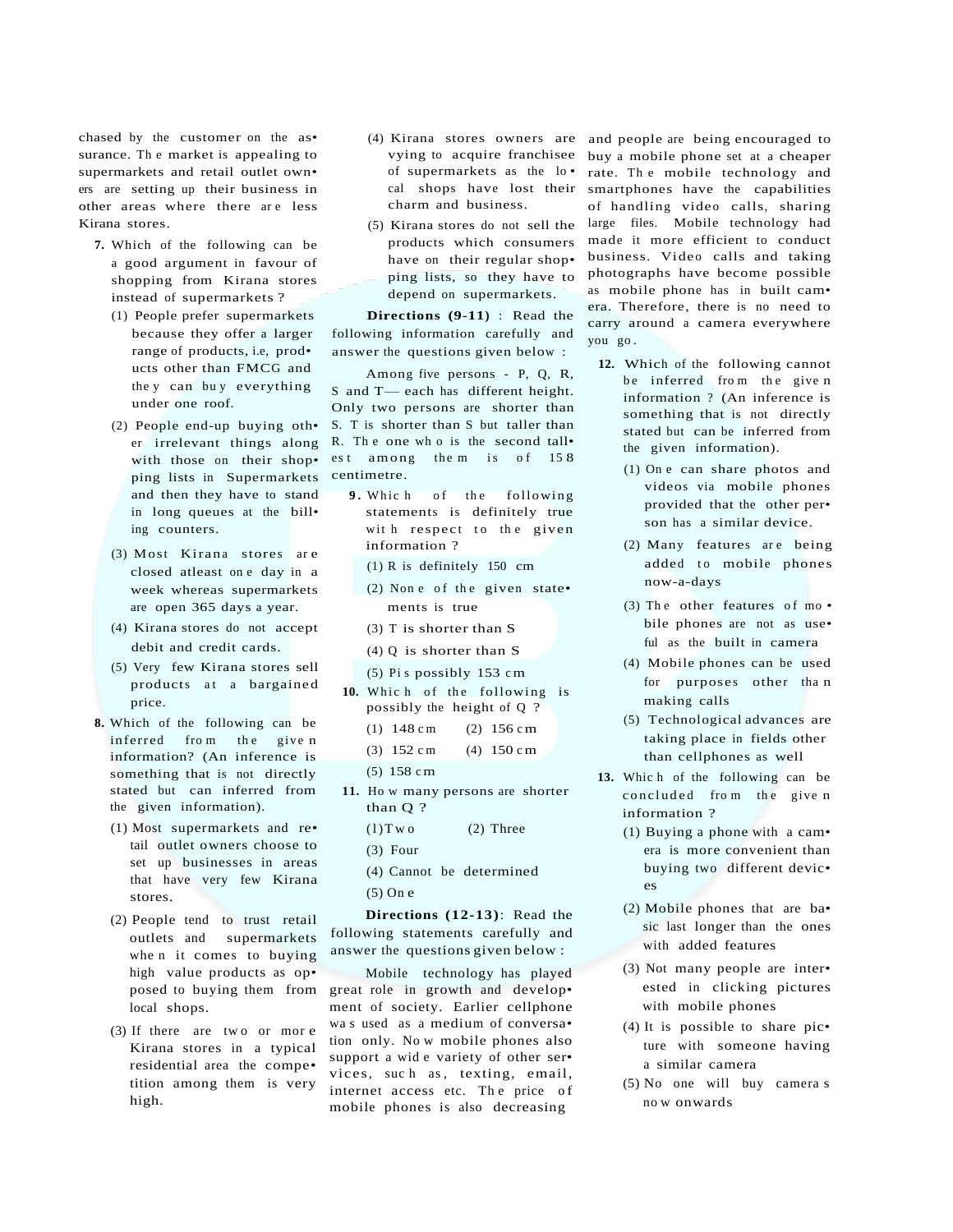**Directions (14 - 15)** : Study the following information to answer the given questions :

'TRAVEL' is relate d to 'UD - KUSB' and 'CORNER' is related to MDQDPS'.

- **14.** 'SURVEY' is related to .
	- $(l)$  UDXSTV
	- (2) UXDTS V
	- (3) TVSUD X
	- (4) UDXTV S
	- (5) UDXVT S
- 15. GROUPS' is related to
	- (1) TORHSP (2) TOHRSP
	- (3) TORPHS (4) ROTHSP
	- (5) ROTPHS

**Directions (16-20)**: Study the following information to answer the given questions :

- In a certain code '8 2 9' means 'how art thou,' '9 5 8' means 'thou art good' and '1 5 8 7 3' means 'thy good and thou bad'.
- **16.** What ma y be the possible code
	- for 'thy' ?
	- $(1) 1$  or 7  $(2) 7$
	- $(3)$  3  $(4)$  5
	- (5) 1 or 7 or 3
- **17.** What is the code for 'thou' ?  $(1) 9$   $(2) 8$ 
	- $(3) 2 (4) 5$
	- (5) None of these
	-
- **18.** What is the code for 'how' ?  $(1) 5$   $(2) 8$ 
	- $(3) 2 (4) 9$
	-
	- (5) None of these
- **19.** Whic h of the following ma y possibly be the code for 'thou no good ' ?
	- $(1) 5 0 8$   $(2) 7 8 0$
	- $(3) 5 0 7$   $(4) 7 8 0$
	- (5) None of these
- 20. What is the code for 'how good thou art' ?
	- $(1) 7 5 89$   $(2) 8 2 9 5$
	- (3) 7 1 8 3 (4) 8 7 9 5

(5) Cannot be determined

21. Effect : The temple at the religious site wear s a deserted look with the number of devotees trickling down. Whic h of the following can be a possible **canse** of the above effect?

- (1) A structural engineer had visited the temple a month back and had declared the structure unsafe.
- (2) Th e temple is facing a dras• tic depletion of its funds which had accumulated over the years due to offer• ings made by devotees.
- (3) The local corporation  $de \cdot$ cided to donate a huge amount of money to the temple for its renovation.
- (4) The village housing the re $\cdot$ ligious site has qualified priests to perform religious ceremonies.
- (5 ) A famous actor recently vis• ited the temple and paid his respects to the deity.
- **22. Statements** : Th e Income Ta x authorities carried out raids at three different business houses in the city last week.
	- Whic h of the following can be a possible **effect** of the above statement ?
	- $(1)$  The three business houses ar e regular defaulters in payment of their income tax.
	- (2) Th e Income Ta x department had received a tip off about the illegal activities goin g on in the three business houses.
	- (3) Th e Government decided to loo k into the matter and has appointed an inquiry committee.
	- (4) Other business houses took immediate action to clear off all their income tax dues in order to avoid a raid on their establishments.
	- $(5)$  The authorities intend to conduct raid s in several other business houses in the vicinity.
- **23. Effect** : As a step to regulate private hospitals, the state health department is framing rules to ensure all such hos• pitals are registered with it. Whic h of the following can be a possible **cause** of the above statement ?
- (1) Th e department realised the private hospitals charge much less for treatment as compared to government hospitals.
- (2) Government run hospitals do not maintain the same standards as private hospi• tals.
- (3) Th e department realised that several hospitals were rejecting cases stating lack of infrastructure.
- (4) Apar t from the number of doctors, nurses and beds, the kind of procedure a hos• pital can carry out based on its infrastructure will also be registered and detailed,
- (5) Private hospitals nor regis• tering with the department shall be forced to do so and will have to pay hefty pen• alties.
- **24. Statement**: Th e constable has been recommended for a suit• able reward by his superior tn recognition of his sincere duty and busting of several gangs of criminals actively involved in the loot and incidents of pick• pocketing.

Whic h of the following can be a possible **assumption** of the above statement ?

- (1) Th e superior is certain that the recommendation would be denied.
- (2) Th e number of criminals ap• prehended by this particu• lar constable wa s excep• tionally high.
- (3) Th e constable desires to be monetarily compensated for his efforts.
- $(4)$  The superior wants to set an example for his other juniors by recommending the reward.
- (5) Rewards recognising the sincerity and accomplish• ment s of policemen are given.
- **25. Statement** : Th e college has finally received accreditation and has gained the status of a deemed university.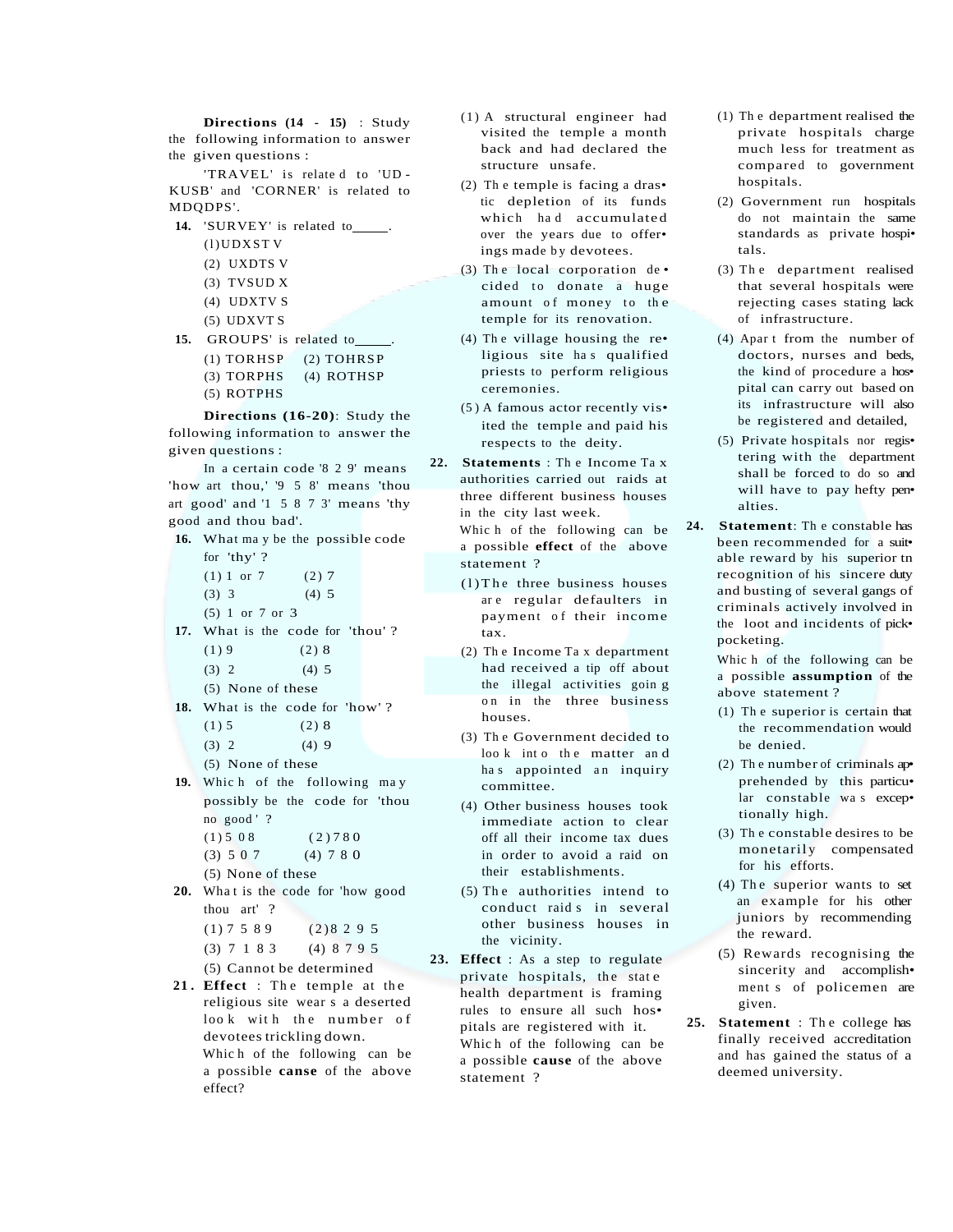Which of the following can be a possible **effect** of the above statement ?

- (l)Th e principal of the college will now have to be a retired government official.
- (2) Number of students seeking admission to this college in the next academic yea r would drop significantly.
- (3) The college will charge lesser fees from all its students despite not getting a grant from the government.
- (4) The college will reduce the number of courses that it runs by a significant mar• gin.
- (5) The reputation of the col• lege amcngst the student population in general has improved.

**Directions (26-27)** : In these questions, relationship between dif• ferent elements is shown in the statements. These statements are followed by two conclusions.

## **Mark answer If**

- (1) Only conclusion I follows.
- (2) Only conclusion II follows.
- (3) Either conclusion I or II follows.
- (4) Neither conclusion I nor II follows.
- (5) Both conclusions I and II follow.
- 26. Statement:  $E < F \le G = H > S$ Conclusions:
	- I.  $G > S$
	- II.  $F \leq H$
- 27. Statement :  $P \le Q < W = L$ **Conclusions:** 
	- I.  $L > P$
	- II.  $Q \leq L$

**Directions (28 - 30)** : Study the following information to answer the given questions :

A word and number arrange• ment machine whe n given an input line of word s and numbers rear• ranges them following a particular rule. The following is an illustration of input and rearrangement.

(All numbers in these ques• tions are two digit numbers)

- Input : 16 today 32 waiting 21 are 11 people 46 bus 66 long Step I: 16 today 32 waiting 2111
- people 46 bu s 66 long are Step II : 16 today 32 waiting 21 people 46 bus 66 long 11
- are Step III : 16 today 32 waiting 21
	- people 46 66 long bu s 11 are
- Step IV : today  $32$  waiting  $21$ people 46 66 long 16 bu s 11 are
- StepV : today 32 waiting people 46 66 21 long 16 bu s 11 are
- Step VI : today 32 waiting 46 66 people 21 long 16 bu s 11 are
- Step VII : today waiting 46 66 32 people 21 long 16 bu s 11 are
- Step VIII : waiting 46 66 today 32 people 21 long 16 bu s 11 are
- Step IX : waiting  $66$  46 today 32 people 21 long 16 bu s 11 are
- Step X : 66 waiting 46 today 32 people 21 long 16 bus 11 are

Step X is the last Step of the arrangement of the above in• put as the intended arrange• ment is obtained.

Now, answer the questions based on the following input : **Inpu**

**t : 23 yo u 13 wake 81 me 4 3 before 7 2 g o 3 4 u p**

- 28. Which of these words /num. bers would be fourth (from left side) in Step IV for the input ? (1) me  $(2)$  43 (3)81 (4) wak e
	- (5) None of these
- 29. The following stands for which step of the rearrangement ? **yo u wak e 81 43 72 34 up m e 23 go 13 before**
	- (1) Step IX (2) Step IV
	- (3) Step VI (4) Step V
	- (5) None of these
- **30.** Whic h of the following would be Step II for the above input ? (1) 23 you wake 81 me 43 72 34 up go 13 before
	- (2) 23 yo u 13 wak e 81 me 43 72 go 34 up before
- (3) 23 you wake 81 me 43 72 go 34 up before 13
- (4) 23 you wake 81 me 43 72 . go 34 up 13 before
- (5) None of these

**Directions (31 - 35)** : Below'is given a passage followed by several possible inferences which can be drawn from the facts stated in the passage. You have to examine each inference separately in the context of the passage and decide upon its degree of truth or falsity.

**Mar k answer (1)** If the infer• ence is **"definitely true"** i.e. it prop• erly follows from the statement of facts given.

**Mar k answer (2)** If the infer• ence is **"probably true"** though not **"definitely true"** in the light of the facts given.

**Mar k answer (3)** If the **data is inadequate** i.e. from the facts giv• en, yo u cannot say whether the in• ference is likely to be true or false.

**Mar k answer (4)** If the infer• ence is **"probably false"** though not "definitely false" in the light of the facts given.

**Mar k answer (5)** If the infer• ence is **"definitely false"** i.e. it can• not possibly be drawn from the facts given or it contradicts the given facts.

**(Note** : Each of the five ques• tions has only one distinct answer i.e. no two questions can have the same answer. If you get the same answer for more than one question, consider bot h again an d decide which one of the two would more definitely be that answer and in the same wa y review the others also.)

Cardiovascular disease is so prevalent that virtually all business• es are likely to have employees wh o suffer from, or may develop, this condition. Research shows that be• tween 50-8 0 per cent of all people wh o suffer a heart attack are able to retur n to work . However, this may not be possible if they have pre• viously been involved in heavy phys• ical work . In such cases, it may be possible to mov e the employee to lighter duties, with appropriate re• training wher e necessary. Similar• ly, high-pressure, stressful work ,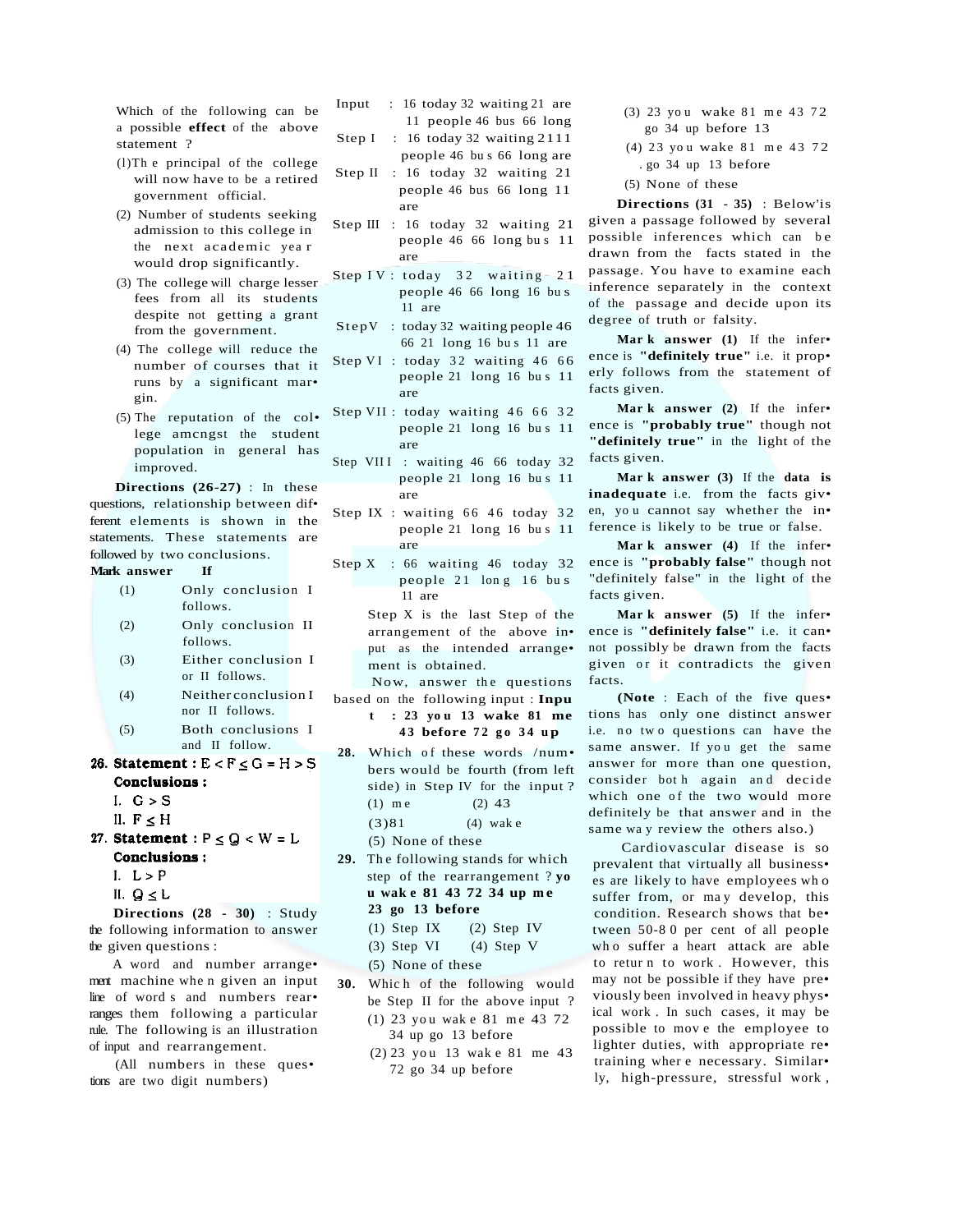even where it does not involve phys• ical activity, should also be avoid• ed. Human Resource managers should be aware of the implications of job roles for employees with a cardiac condition.

- **31 .** Employees who suffer from car• diovascular disease are most• ly unable to return to work.
- **32.** Employees suffering from Car• diovascular diseases are un• able to handle stressful situa• tions.
- 33. Employees above the age of 50 are found to suffer from car• diovascular disease.
- **34.** Physical an d stressful work definitely leads to a heart at• tack.
- **35.** Heart disease can affect em ployees in any type of busi• ness.

**Directions (36 - 40)** : Study the following information to answer the given questions :

J, P, Q, R, S, T, U and V are four married couples sitting in a cir• cle facing the centre, Th e profession of the males within the group are lecturer, lawyer, doctor and scien• tist. Among the males, only R (the lawyer) and V (the scientist) are sit• ting together. Each man is seated besides his wife. U, the wife of the lecturer is seated second to the right of V. T is seated between U and V. P is the wife of the doctor. Q is not the doctor. S is a male.

- **36.** Whic h of the following is P's position with respect to S ?
	- (1) Second to the right
	- (2) Second to the left
	- (3) Immediate right
	- (4) Immediate left
	- (5) Third to the left
- **37.** Which of the following is J's position with respect to T ? (1) Third to the left
	- (2) Fourth to the right
	- (3) Third to the right
	- (4) Opposite T
	- (5) Second to the right
- **38.** Whic h of the following is **not true** regarding the couples ?  $(1)$  P i s the wife of S (2) T is the wife of Q
- (3) R is the husband of J
- (4) J and S are seated adjacent to each other
- (5) All are true
- 39. The wives of which two hus• bands are immediate neigh• bours ?  $(1)$ UT  $(2)$ SR  $(3)VQ$  (4)RV
	- $(5)$  None of these
- **40.** Four of the following are alike in a certain wa y based on their seating position in the above arrangement and so form a group. Which is the one that **does not** belong to the group?  $(l)$  RS J  $(2)$  TR V (3) UT V (4)  $SQP$ (5) UP Q

**Directions (41 - 44)** : Study the following information to answer the given questions :

Seven friends,  $T, U, V, W, X, Y$ and Z are sitting in a straight line facing north. W sits fifth to the right of T. W does not sit at any of ex• treme ends. Tw o people sit between Z and X. Y sits third to the left of U. Y sits exactly in the middle. Z is not an immediate neighbour of Y.

- **41 .** What is Z's position with re• spect to W ?
	- (1) Second to the left
	- (2) Third to the right
	- (3) Fourth to the left
	- (4) Third to the left
	- (5) Fourth to the right
- **42 .** Wh o is second to the right o f T ?

$$
(1) Y \t(2)0C
$$

- (3) U  $(4)$  V
- (5) None of these
- **43.** Four of the following five are alike in a certain wa y besed on their seating positions in the abov e line and so form a group. Whic h is the one that **does not** belong to the group ?  $(1)$  UW  $(2)$  XV
	- $(3) Z T$  (4) YV
	- (5) WX
- **44.** If all the seven friends are made to sit alphabetically from right to left, positions of how many will remain unchanged ?
- (1) Non e (2) On e (3) Two  $(4)$  Three
- (5) Four
- 

**Directions (45 - 57)** : Read the given statements carefully and an• swer the questions which follow.

45. After the government an. nounced a compensatory poli• cy for farmers in return for the acquisition of their land, the farmers demanded a written proof of the policy.

> Which of the following could possibly be a **Cause** for de • manding the written proof ?

- (1) Th e farmers wer e unable to contest the inadequate compensation for their land in earlier such poli• cies.
- (2) Th e compensation promised in the policy wa s grossly in• adequate.
- (3) Th e farmers wer e unwilling t6 surrender their lands to the government.
- (4) Th e farmers demand a cer• tain-percentage of share out of the revenue generated by the government off their lands.
- (5) Th e only option to enforce the government officials to frame a compensatory pol• icy for the farmers wa s to demand a proof.
- 46. The number of cases concern• ing a non-contagious chemi• cal poisoning is on the rise among local villagers. Which of the following could possibly be a **Cause** of the statement given above ?
	- (1) The government has ordered an immediate enquiry into the matter.
	- (2) Unless timely treatment is provided to the patients, the poisoning can prove to be fatal.
	- (3) Many factories surrounding the village do not dispose off their wastes appropri• ately.
	- (4) The only hospital in the area is not equipped to treat chemical poisoning related ailments.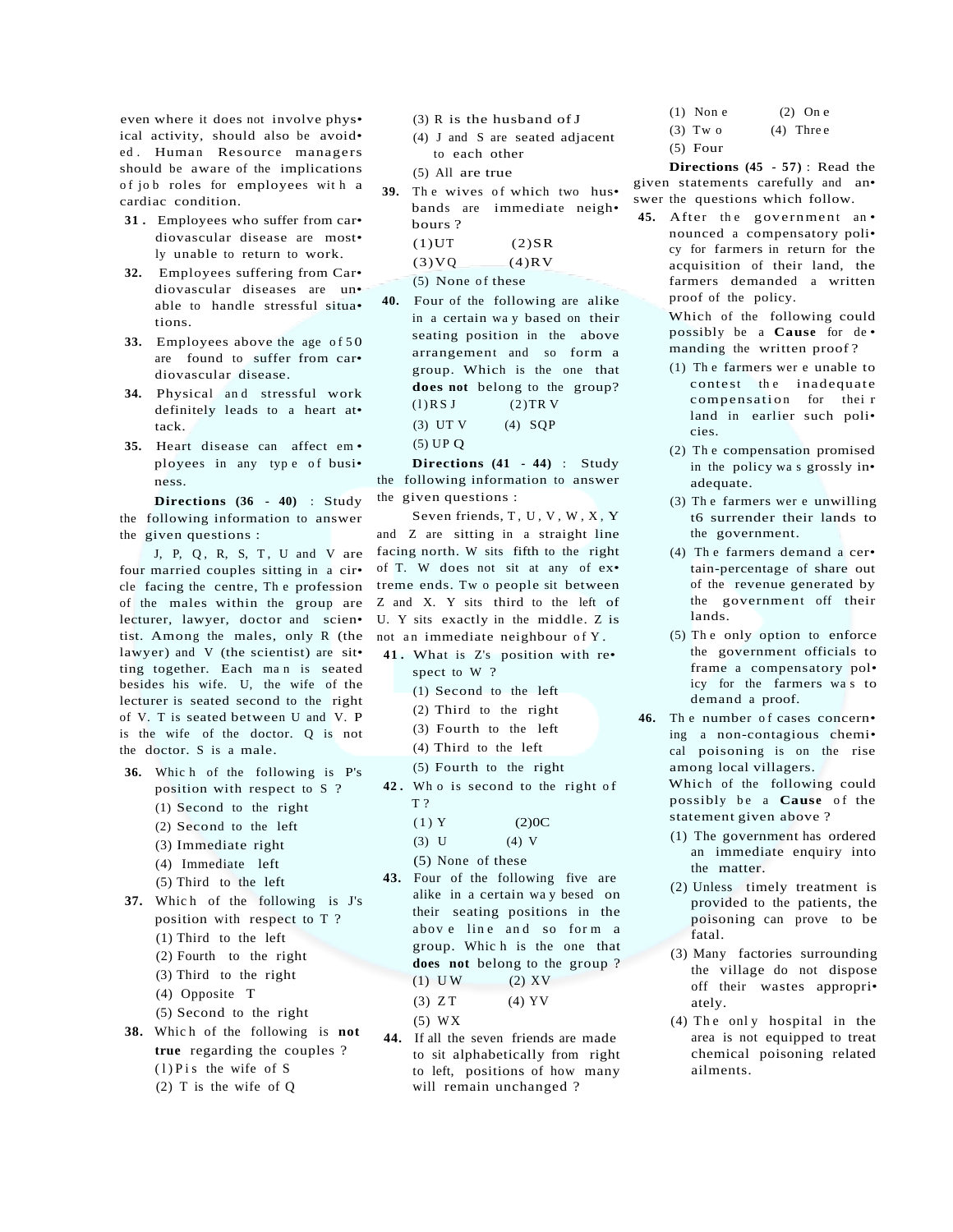- (5) A study done a couple of years ago had reported that a large number of farmers had stopped using chemi• cal fertilizers owing to their ill-effects on health.
- **47.** Small grocery sho p owners have gone on a day's strike in order to protest against the entry of a foreign retail store chain in the city.

Which of the following state• ments can be an **Effect** of the statement given above  $? (1) Th$ e small grocery shop

- owners perceive the big retall giants as sharks, try• ing to dominate the avail able market space.
- (2) Foreign investment in retail has shown a tremendous growth in India since a cou• ple of years.
- (3) There have bee n several countries in which retail chain giants have totally wiped out small scale gro • cery shops.
- (4) The government agreed to take all political steps re• quired to safeguard the in• terests of small scale retail• ers.
- (5) A recent survey indicated that a large number of peo• ple prefer to buy their daily grocery items from the nearby grocery stores rath• er than big retail chain stores.

**Directions (48 - 5 0 )** : Read the following statements carefully and answer the questions which follow.

- 48. The ministry of sports has been advised by a committee to take the highest award in the field of sports back from two players wh o wer e alleged• ly-involved in match fixing. Which of the following state• ments woul d **weaken** the ar• gument put forward by the committee to the sports min• istry ?
	- (1) A good conduct in the past and a lack of evidence against the players mak e the case against them very weak.
- (2) Th e ministry of sports has never declined the recom• mendations made by the committee earlier.
- (3) Taking the award back from the players would set a good example to other players for avoiding such actions in the future.
- (4) There have been past cases where the award had to be taken back from the play• ers owing to some miscon• duct later on.
- (5) Th e committee is constitut• ed of some of the most re• spected and esteemed mem• bers from the fields of sports and politics.
- **49.** Many organizations have been resorting to recruitment based upon performance at gradu• ate/post-graduate level exams rather than conducting exams for the same purpose.

Which of the following state• ments would **strengthen** the argument given in the above statement ?

- (1) A recent study shows no link of past performance with the performance in re• cruitment exams.
- (2) Th e graduate/post-graduate exams are considered to be severely deficient in train• ing in job related environ. 52. ment.
- (3) Organisations which ha d undertaken recruitment on the basis of graduate/post graduate exams report a sig• nificant drop in the quality of the recruited employees.
- (4) Such policies would add to unemployment among stu• dents having below average performance in graduation or post-graduation.
- (5) Such policies could save time, money and resources o f the organisation whic h are wasted in the conduct of recruitment examina• tions .

**50.** According to a recent govern• ment directive, all bank branches in rural areas should be computerized. Which of the following state• ments would **weaken** the gov•

ernment's argument ?

- $(1)$  Computerisation of bank branches in urban areas has helped in making their performance more efficient and fast.
- (2) Lack of skilled and quali• fied manpower ha s bee n suitably substituted by com• puters in banks.
- (3) Non-computerised bank branches in the rural areas have been proved to be as efficient as their computer• ized counterparts.
- (4) Th e government has intro• duced a special test for computer knowledge in all recruitment exams for banks.
- (5) Unemployment in the ru• ral areas could be controlled by training more and more professionals in computers.

# QUANTITATIVE APTITUDE

- **51 .** A 32 0 metre long train crosses a pole in 50 seconds. What is the speed of train ?
	- (1)4.6 m/sec (2) 7.2 m/sec
	- (3) 5.4 m/sec (4) 6.4 m/sec (5) Cannot be determined
- **52 .** In a school some sweats were to be distributed among 420 children on the occasion of Teacher's day. But 140 children remained absent on that par•
	- ticular day and hence each child got one sweat extra. Ho w many sweats each child would have got originally ?
	- (1) Cannot be determined

| (2) 2   | (3) 5 |  |
|---------|-------|--|
| $(4)$ 4 | (5) 1 |  |

**Directions (53-57)** : In the following questions information about number of candidates inter• viewed by five commercial firms on different working days has been pro• vided. You are required to read the table carefully and answer the ques• tions given below :